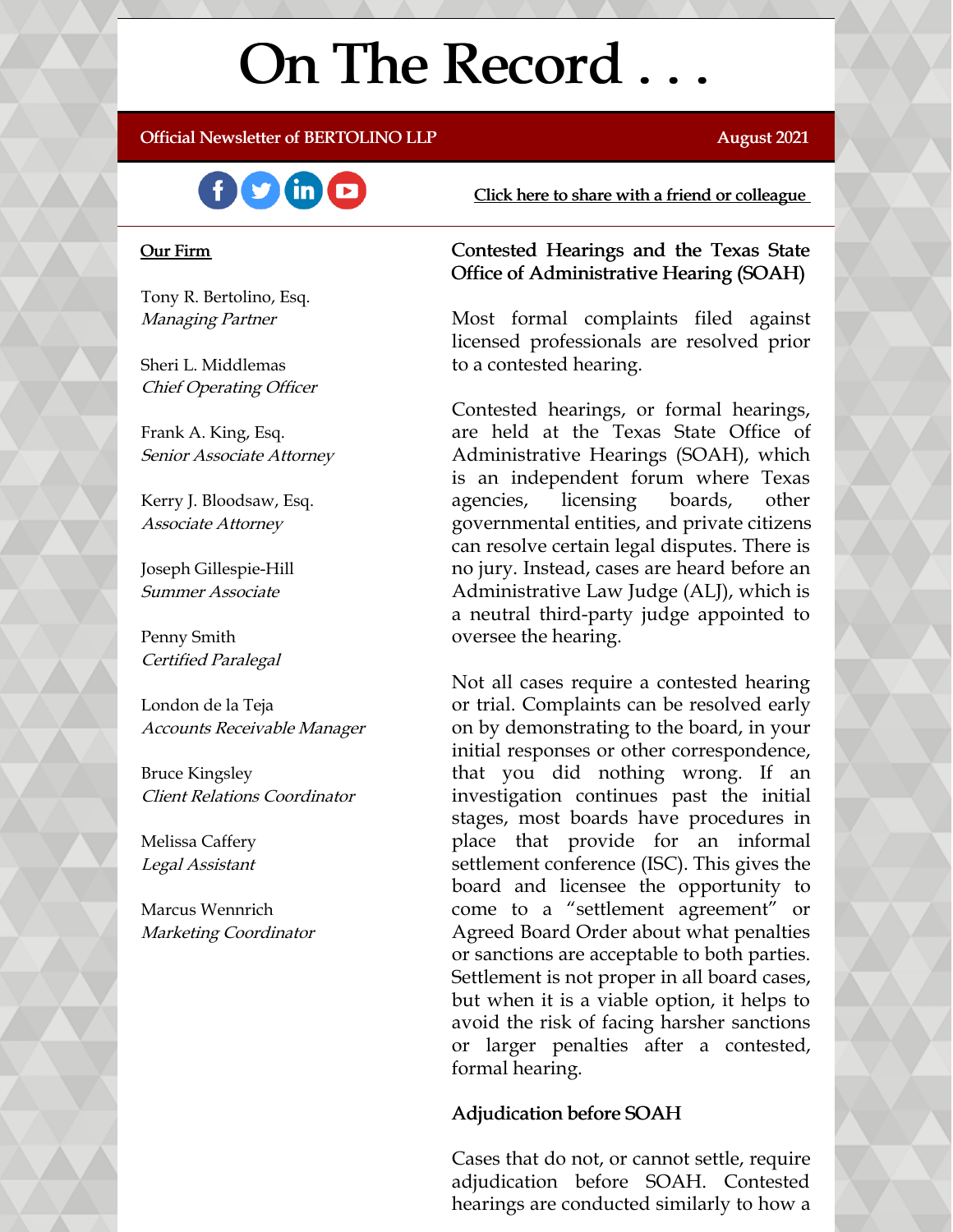civil or criminal courtroom trial operates. The licensee and the board will have the opportunity to present opening and closing statements, produce evidence and question experts and/or fact witnesses.

You have the right to have an attorney during all stages of the licensing board's complaint investigation process and all legal proceedings, including at SOAH. Your attorney should help you prepare for the contested hearing.

#### Post-hearing Deliberations and ALJ Recommendation

After the conclusion of the contested hearing, the ALJ will deliberate and consider all the evidence and will write a recommendation for how the case should be resolved, which may include a recommendation to the licensing board to take certain disciplinary action against the licensee.

The ALJ's recommendation is called a "Proposal for Decision" and while licensing boards give much deference to the ALJ's case recommendation, generally it is the board that will ultimately decide the case and any sanctions against you. However, each licensing board and regulatory agency in Texas has their own set of internal rules and procedures to which they must adhere.

-Tony R. Bertolino, Managing Partner

T.R.NT

This month, we would like to recognize Associate Attorney, Kerry Bloodsaw for two years of service with Bertolino Law Firm. In addition to being a top notch litigator, Kerry is also recently a first-time mom. As we extend Kerry a warm welcome back from maternity leave, here are a few fun facts about our Associate Attorney.

My nickname at work: Eeek unknown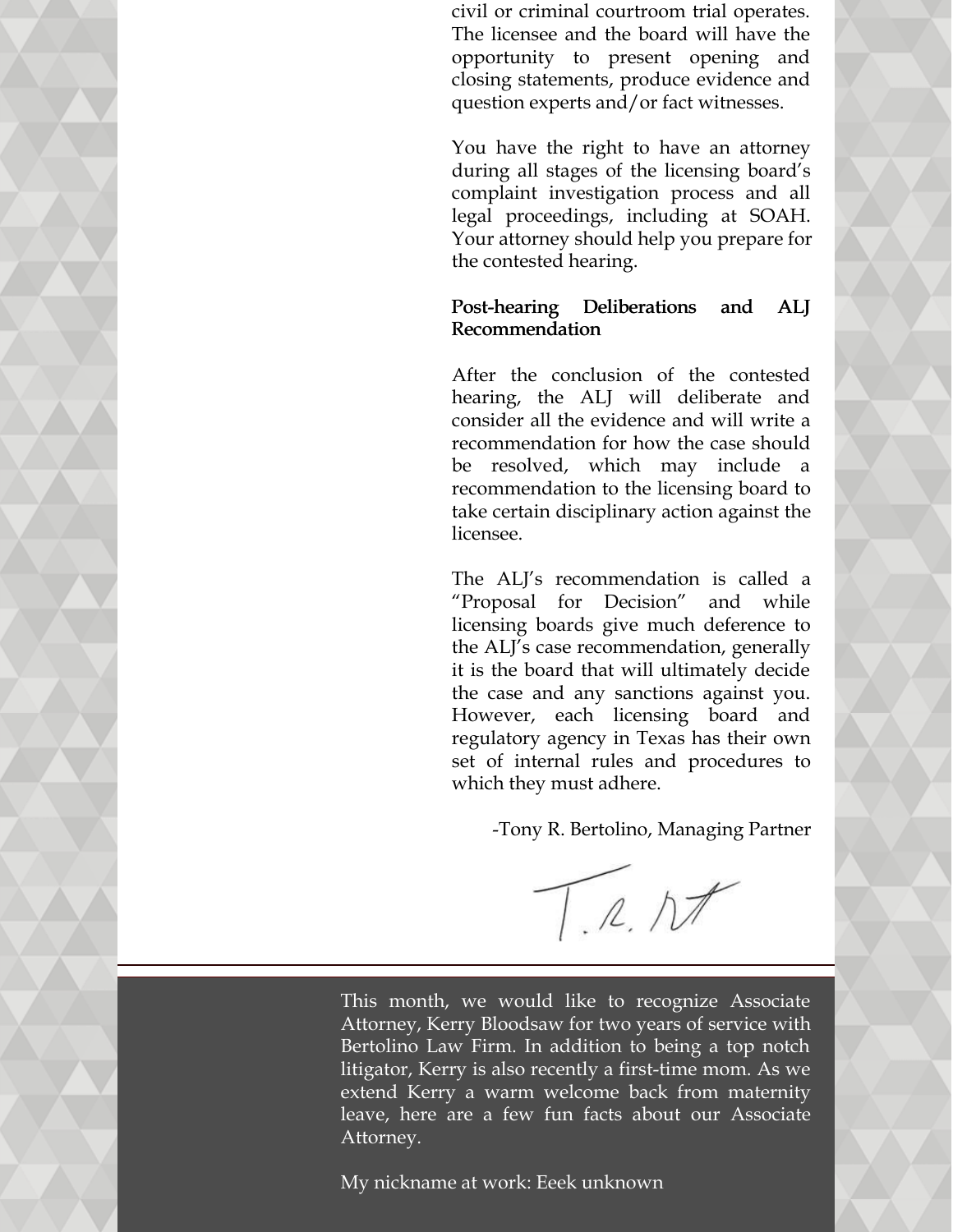

I am skilled at: Speaking to clients in a way that makes them feel heard and understood

On the weekends and in my free time I am often: Being outdoors - running, hanging by the pool (or any body of water) and enjoying life with our new baby

Number one on my bucket list: Drive the west coast from Seattle to San Diego

The best sweet or salty snack: Watermelon and Oreos

Best movie ever: Back to the Future Part II

My favorite candy: Holiday Reeses cups

My favorite sports teams: Not sure I could even name five sports teams

If I had a theme song that played every time I walk into the office it would be: "I'll be There for You" by the Rembrandts (Friends theme song)

People say I look like: My mother

The best part of my job: Helping clients get their lives back

**Learn more [about](https://www.belolaw.com/our-attorneys/kerry-bloodsaw/) Kerry here**

THE TOTAL NEALTH EVOLUTION THE VETERANS DAY 5K **TOPS FOR TOTS BERTOLINO**<sub>LLP</sub> THE VETERANS DAY 5K

## NEW! Finisher Medals for the Veteran's Day 5K

Runners know it's all about the bling! The new finisher medals are in and they are fantastic. Get a look at this year's finisher medals in the video below featuring Derrick White, owner of Total Health Evolution (T.H.E.), founder of the Veteran's Day 5K Fun Run and co-organizer of this year's event with Bertolino LLP.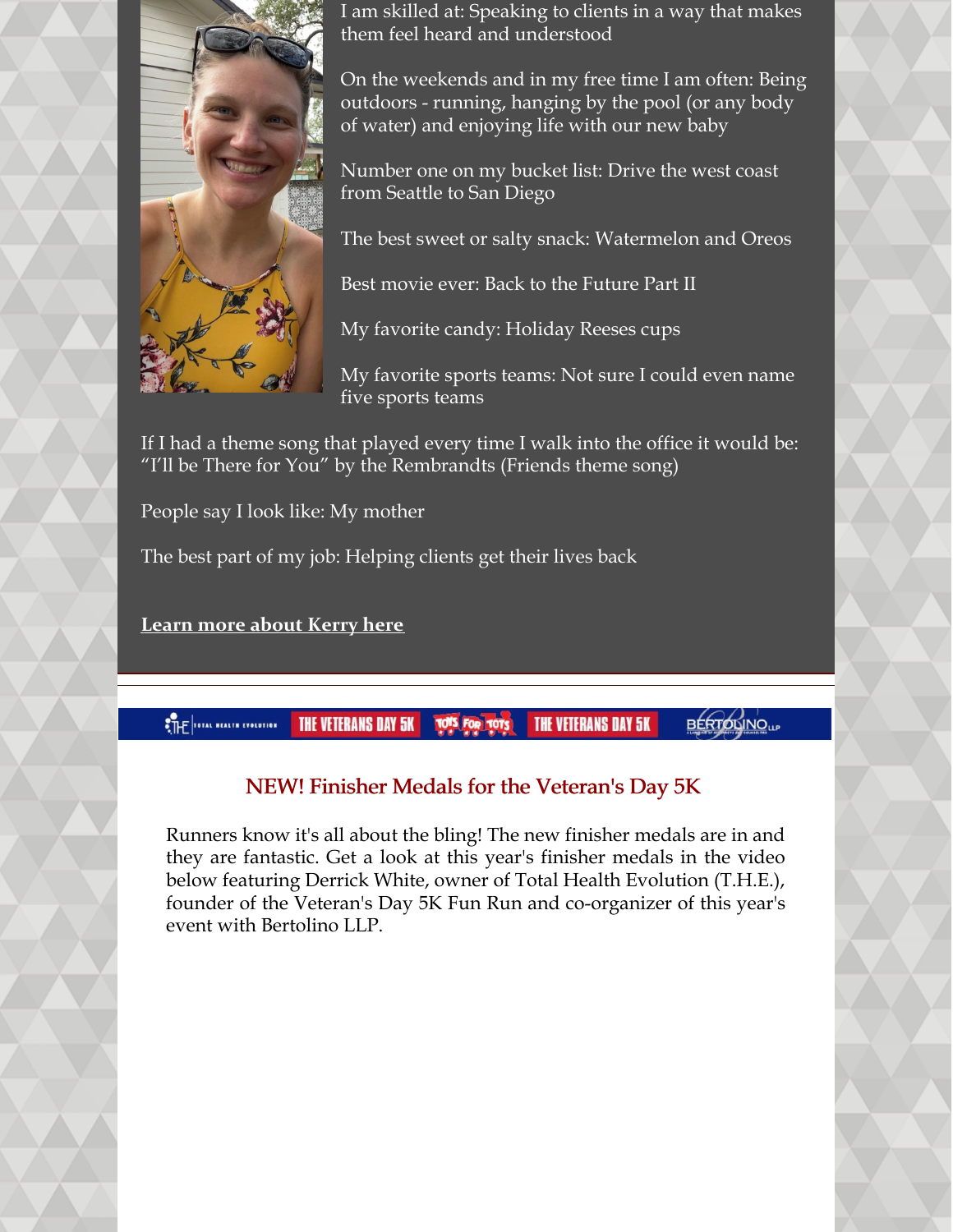

Gather your friends, family, co-workers and running buddies, and join us at the Veteran's Day 5K Fun Run to benefit Toys for Tots.

#### REGISTER TODAY TO [GUARENTEE](https://thefun5k.run/) YOUR MEDAL!

**BERTOLINO**LLP **CTHE TOTAL NEALTH EVOLUTION THE VETERANS DAY 5K THE VETERANS DAY 5K TOTS FOR TOTS** 

# Hallmark Achievement



#### Texas Behavioral Health Executive Council v. KC

Facts: Our client K.C., faced a complaint filed by her former employer alleging that she violated the Texas Administrative Code by creating a dual relationship with a former client. The Executive Council pursued the matter through the

investigative phase and argued that our client should not have entered into a business relationship with her former client.

Outcome: Through vigorous negotiations with staff counsel, Bertolino LLP was able to secure a non-disciplinary reprimand for our client. The reprimand required completion of a few continuing educational courses. Once the courses were completed the matter was closed and will not be public record.

#### Client Survey: Your Opinion Matters

Bertolino LLP strives to be a 100% client-centered law firm. Running a client-centered law firm means putting our clients at the center of our thinking. This goes beyond the legal deliverables the Firm will provide: Being client-centered means truly putting ourselves in our client's shoes and looking at the experience of

How comfortable are you with technology?

#### Very comfortable

**[Select](https://campaignlp.constantcontact.com/forms/response?id=8MTVuLZxdx2tqY6ViR4pGQ2t9mHnmSeJOvNVsNnrDLGHchFzcqATw_z9EfzL7SUKMeBRYCnDzDoUXHf37bANrQ4kDC7grxRMhVF_y-S7jD__8KXrCbYMda52Qzzs14iO3FS2SIBY6ChbJK9oOCkFd9kY3RQM0YIEHmsBj0GBo6ExAmYjg7j9lsT72jsubEJhuzWk_BooTyXFYMefTsr-aw&encVer=1&c=&ch=)** A little bit **[Select](https://campaignlp.constantcontact.com/forms/response?id=8MTVuLZxdx2tqY6ViR4pGQ2t9mHnmSeJOvNVsNnrDLGHchFzcqATw_z9EfzL7SUKMeBRYCnDzDoUXHf37bANrQ4kDC7grxRMhVF_y-S7jD__8KXrCbYMda52Qzzs14iO3FS2SIBY6ChbJK9oOCkFd9kY3RQM0YIEHmsBj0GBo6ExAmYjg7j9lsT72jsubEJhuzWk_BooTyXXN6S9LkQxSg&encVer=1&c=&ch=)**